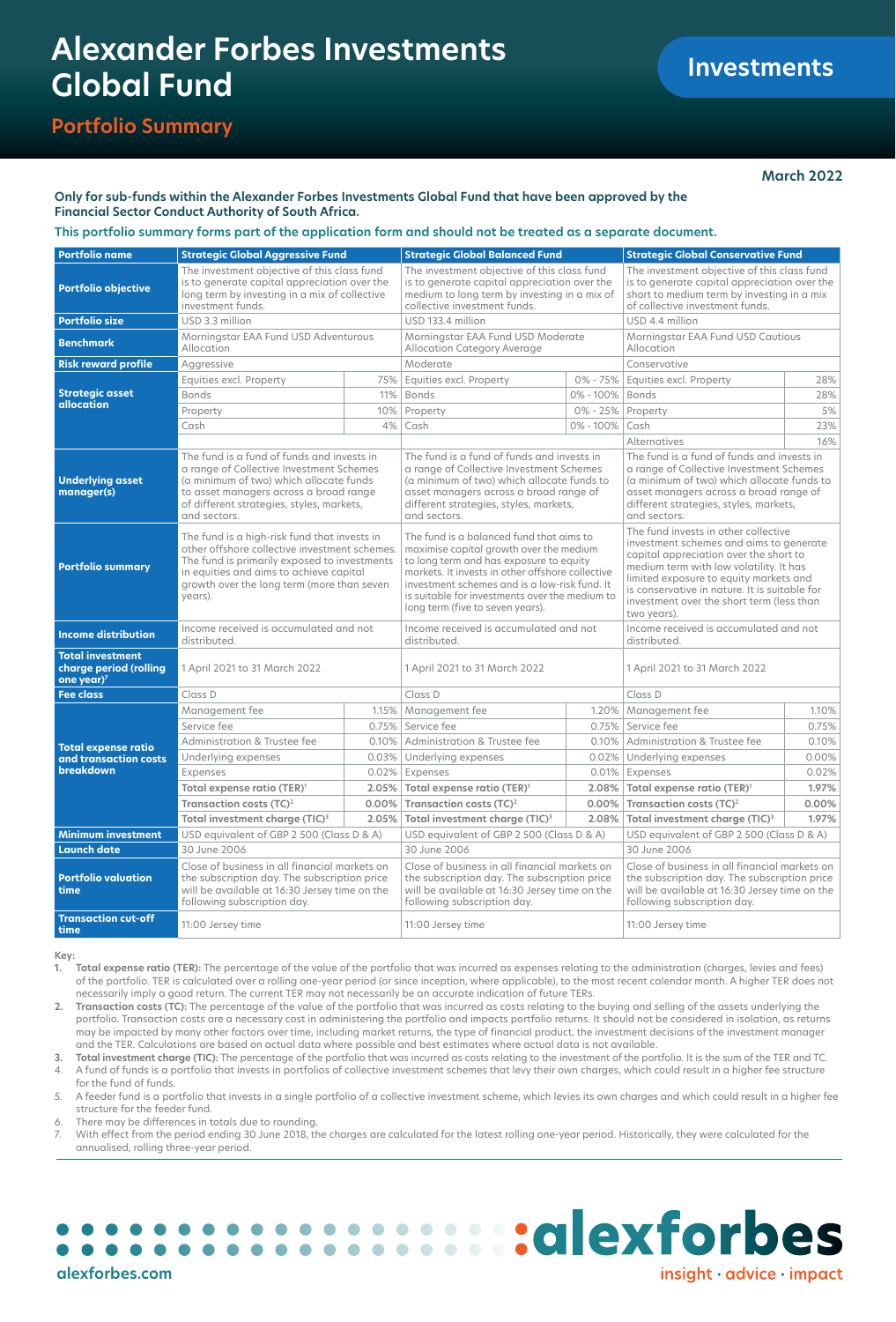| <b>Portfolio name</b><br><b>Portfolio objective</b>                | <b>Strategic Global Equity Fund</b><br>The investment objective of this class fund<br>is to generate capital appreciation over the<br>long term by investing in predominantly equity.<br>This will be achieved by investing in a mix of<br>collective investment funds invested in equity.            |                | <b>Strategic Global Moderate Fund</b><br>The investment objective of this class fund<br>is to generate capital appreciation over the<br>medium term by investing in a mix of collective<br>investment funds.                                                                                                                              |                                                 | <b>Strategic Sterling Liquidity Fund<sup>8</sup></b><br>The investment objective of this class fund is<br>to invest in the MGI UK Cash Fund (the Cash<br>Fund), a sub-fund of the MGI Funds plc (the<br>MGI Fund), a UCITS scheme incorporated<br>under the laws of Ireland. The MGI Fund<br>prospectus includes information about the<br>Cash Fund, and states that the Cash Fund has<br>the investment objective of the preservation<br>of capital and the provision of liquidity.                                                                                                                                                                                                                                                                                                                                                                                                                                                                                                                                                             |                               |  |
|--------------------------------------------------------------------|-------------------------------------------------------------------------------------------------------------------------------------------------------------------------------------------------------------------------------------------------------------------------------------------------------|----------------|-------------------------------------------------------------------------------------------------------------------------------------------------------------------------------------------------------------------------------------------------------------------------------------------------------------------------------------------|-------------------------------------------------|--------------------------------------------------------------------------------------------------------------------------------------------------------------------------------------------------------------------------------------------------------------------------------------------------------------------------------------------------------------------------------------------------------------------------------------------------------------------------------------------------------------------------------------------------------------------------------------------------------------------------------------------------------------------------------------------------------------------------------------------------------------------------------------------------------------------------------------------------------------------------------------------------------------------------------------------------------------------------------------------------------------------------------------------------|-------------------------------|--|
| <b>Portfolio size</b>                                              | USD 56 million                                                                                                                                                                                                                                                                                        |                | USD 14.6 million                                                                                                                                                                                                                                                                                                                          |                                                 | GBP 8.6 million                                                                                                                                                                                                                                                                                                                                                                                                                                                                                                                                                                                                                                                                                                                                                                                                                                                                                                                                                                                                                                  |                               |  |
| <b>Benchmark</b>                                                   | <b>MSCI All Countries Equity Index</b>                                                                                                                                                                                                                                                                |                |                                                                                                                                                                                                                                                                                                                                           | Morningstar EAA Fund USD Moderate<br>Allocation |                                                                                                                                                                                                                                                                                                                                                                                                                                                                                                                                                                                                                                                                                                                                                                                                                                                                                                                                                                                                                                                  | 1-Month UK Treasury Bill Rate |  |
| <b>Risk reward profile</b>                                         | Aggressive                                                                                                                                                                                                                                                                                            |                | Moderate                                                                                                                                                                                                                                                                                                                                  |                                                 | Conservative                                                                                                                                                                                                                                                                                                                                                                                                                                                                                                                                                                                                                                                                                                                                                                                                                                                                                                                                                                                                                                     |                               |  |
| <b>Strategic asset</b><br>allocation                               | Equities excl. Property                                                                                                                                                                                                                                                                               |                | 80% - 100% Equities excl. Property                                                                                                                                                                                                                                                                                                        |                                                 | 50% Cash                                                                                                                                                                                                                                                                                                                                                                                                                                                                                                                                                                                                                                                                                                                                                                                                                                                                                                                                                                                                                                         | 100%                          |  |
|                                                                    | Cash                                                                                                                                                                                                                                                                                                  | 0% - 20% Bonds |                                                                                                                                                                                                                                                                                                                                           | 20%                                             |                                                                                                                                                                                                                                                                                                                                                                                                                                                                                                                                                                                                                                                                                                                                                                                                                                                                                                                                                                                                                                                  |                               |  |
|                                                                    |                                                                                                                                                                                                                                                                                                       |                | Property                                                                                                                                                                                                                                                                                                                                  | 8%                                              |                                                                                                                                                                                                                                                                                                                                                                                                                                                                                                                                                                                                                                                                                                                                                                                                                                                                                                                                                                                                                                                  |                               |  |
|                                                                    |                                                                                                                                                                                                                                                                                                       |                | Cash                                                                                                                                                                                                                                                                                                                                      | 14%                                             |                                                                                                                                                                                                                                                                                                                                                                                                                                                                                                                                                                                                                                                                                                                                                                                                                                                                                                                                                                                                                                                  |                               |  |
|                                                                    |                                                                                                                                                                                                                                                                                                       |                | <b>Alternatives</b>                                                                                                                                                                                                                                                                                                                       | 8%                                              |                                                                                                                                                                                                                                                                                                                                                                                                                                                                                                                                                                                                                                                                                                                                                                                                                                                                                                                                                                                                                                                  |                               |  |
| <b>Underlying asset</b><br>manager(s)                              | The fund is a fund of funds and invests in a<br>range of Collective Investment Schemes (a<br>minimum of two) which allocate funds to asset<br>managers across a broad range of different<br>strategies, styles, markets, and sectors.                                                                 |                | The fund is a fund of funds and invests in a<br>range of Collective Investment Schemes (a<br>minimum of two) which allocate funds to asset<br>managers across a broad range of different<br>strategies, styles, markets, and sectors.                                                                                                     |                                                 | The fund invests into the MGI UK Cash Fund.                                                                                                                                                                                                                                                                                                                                                                                                                                                                                                                                                                                                                                                                                                                                                                                                                                                                                                                                                                                                      |                               |  |
| <b>Portfolio summary</b>                                           | The fund is a high-risk fund that aims to<br>achieve maximum capital appreciation in<br>the long term by investing in other offshore<br>collective investment schemes with maximum<br>exposure to equities worldwide. It is suitable<br>for investment over the long term (more than<br>seven years). |                | The fund is a moderate-risk fund that invests<br>in other offshore collective investment schemes<br>and aims to generate capital appreciation over<br>the medium term. It has a moderate exposure<br>to equities and targets outperformance of<br>inflation. It is suitable for investment over the<br>medium term (three to five years). |                                                 | The fund is an offshore fund that invests into<br>another collective investment scheme that<br>aims to generate maximum income whilst<br>preserving capital and liquidity. It invests in<br>cash deposits and short dated money market<br>securities globally. Such money market securities<br>may include, without limitation, short-term<br>commercial paper, bankers' acceptances,<br>government securities and certificates of<br>deposit, securities issued by or on behalf of or<br>guaranteed by the government of the UK or<br>by other OECD sovereign governments or by<br>their sub-divisions or agencies and securities<br>issued by public corporations, local authorities,<br>banks or other financial institutions or corporate<br>issuers. At least 80% of the assets of the Cash<br>Fund will consist of money market securities<br>or deposits which have a maturity at date of<br>acquisition of not greater than one year. The<br>fund has a conservative risk profile and is<br>suitable for investment over the short term. |                               |  |
| <b>Income distribution</b>                                         | Income received is accumulated and not<br>distributed.                                                                                                                                                                                                                                                |                | Income received is accumulated and not<br>distributed.                                                                                                                                                                                                                                                                                    |                                                 | Income received is accumulated and not<br>distributed.                                                                                                                                                                                                                                                                                                                                                                                                                                                                                                                                                                                                                                                                                                                                                                                                                                                                                                                                                                                           |                               |  |
| <b>Total investment</b><br>charge period<br>(rolling one year) $7$ | 1 April 2021 to 31 March 2022                                                                                                                                                                                                                                                                         |                | 1 April 2021 to 31 March 2022                                                                                                                                                                                                                                                                                                             |                                                 | 1 April 2021 to 31 March 2022                                                                                                                                                                                                                                                                                                                                                                                                                                                                                                                                                                                                                                                                                                                                                                                                                                                                                                                                                                                                                    |                               |  |
| <b>Fee class</b>                                                   | Class D                                                                                                                                                                                                                                                                                               |                | Class D                                                                                                                                                                                                                                                                                                                                   |                                                 | Class A                                                                                                                                                                                                                                                                                                                                                                                                                                                                                                                                                                                                                                                                                                                                                                                                                                                                                                                                                                                                                                          |                               |  |
| <b>Total expense ratio</b><br>and transaction costs                | Management fee                                                                                                                                                                                                                                                                                        | 1.15%          | Management fee                                                                                                                                                                                                                                                                                                                            | 1.10%                                           | Management fee                                                                                                                                                                                                                                                                                                                                                                                                                                                                                                                                                                                                                                                                                                                                                                                                                                                                                                                                                                                                                                   | 0.30%                         |  |
| breakdown                                                          | Service fee                                                                                                                                                                                                                                                                                           | 0.50%          | Service fee                                                                                                                                                                                                                                                                                                                               | 0.75%                                           | Administration & Trustee fee                                                                                                                                                                                                                                                                                                                                                                                                                                                                                                                                                                                                                                                                                                                                                                                                                                                                                                                                                                                                                     | 0.10%                         |  |
|                                                                    | Administration & Trustee fee                                                                                                                                                                                                                                                                          | 0.10%          | <b>Administration &amp; Trustee fee</b>                                                                                                                                                                                                                                                                                                   | 0.10%                                           | Underlying expenses <sup>4</sup>                                                                                                                                                                                                                                                                                                                                                                                                                                                                                                                                                                                                                                                                                                                                                                                                                                                                                                                                                                                                                 | 0.03%                         |  |
|                                                                    | Underlying expenses <sup>4</sup>                                                                                                                                                                                                                                                                      | 0.04%          | Underlying expenses <sup>4</sup>                                                                                                                                                                                                                                                                                                          | 0.01%                                           | Expenses                                                                                                                                                                                                                                                                                                                                                                                                                                                                                                                                                                                                                                                                                                                                                                                                                                                                                                                                                                                                                                         | 0.01%                         |  |
|                                                                    | Expenses                                                                                                                                                                                                                                                                                              | 0.01%          | Expenses                                                                                                                                                                                                                                                                                                                                  | 0.01%                                           | Total expense ratio (TER) <sup>1</sup>                                                                                                                                                                                                                                                                                                                                                                                                                                                                                                                                                                                                                                                                                                                                                                                                                                                                                                                                                                                                           | 0.44%                         |  |
|                                                                    | Total expense ratio (TER) <sup>1</sup>                                                                                                                                                                                                                                                                | 1.80%          | Total expense ratio (TER) <sup>1</sup>                                                                                                                                                                                                                                                                                                    | 1.97%                                           | Transaction costs (TC) <sup>2</sup>                                                                                                                                                                                                                                                                                                                                                                                                                                                                                                                                                                                                                                                                                                                                                                                                                                                                                                                                                                                                              | 0.00%                         |  |
|                                                                    | Transaction costs $(TC)^2$                                                                                                                                                                                                                                                                            | 0.00%          | Transaction costs $(TC)^2$                                                                                                                                                                                                                                                                                                                | 0.00%                                           | Total investment charge (TIC) <sup>3</sup>                                                                                                                                                                                                                                                                                                                                                                                                                                                                                                                                                                                                                                                                                                                                                                                                                                                                                                                                                                                                       | 0.44%                         |  |
|                                                                    | Total investment charge (TIC) <sup>3</sup><br>1.80%                                                                                                                                                                                                                                                   |                | Total investment charge (TIC) <sup>3</sup><br>1.97%                                                                                                                                                                                                                                                                                       |                                                 |                                                                                                                                                                                                                                                                                                                                                                                                                                                                                                                                                                                                                                                                                                                                                                                                                                                                                                                                                                                                                                                  |                               |  |
| <b>Minimum investment</b><br><b>Launch date</b>                    | USD equivalant of GBP 2 500 (Classes D & A)<br>29 April 1997                                                                                                                                                                                                                                          |                | USD equivalant of GBP 2 500 (Classes D & A)<br>30 June 2006                                                                                                                                                                                                                                                                               |                                                 | GBP 2 500<br>31 March 2000                                                                                                                                                                                                                                                                                                                                                                                                                                                                                                                                                                                                                                                                                                                                                                                                                                                                                                                                                                                                                       |                               |  |
| <b>Portfolio valuation</b><br>time<br><b>Transaction cut-off</b>   | Close of business in all financial markets on<br>the subscription day. The subscription price<br>will be available at 16:30 Jersey time on the<br>following subscription day.                                                                                                                         |                | Close of business in all financial markets<br>on the subscription day. The subscription<br>price will be available at 16:30 Jersey time<br>on the following subscription day.                                                                                                                                                             |                                                 | Close of business in all financial markets<br>on the subscription day. The subscription<br>price will be available at 16:30 Jersey time<br>on the following subscription day.<br>11:00 Jersey time                                                                                                                                                                                                                                                                                                                                                                                                                                                                                                                                                                                                                                                                                                                                                                                                                                               |                               |  |
| time                                                               | 11:00 Jersey time                                                                                                                                                                                                                                                                                     |                | 11:00 Jersey time                                                                                                                                                                                                                                                                                                                         |                                                 |                                                                                                                                                                                                                                                                                                                                                                                                                                                                                                                                                                                                                                                                                                                                                                                                                                                                                                                                                                                                                                                  |                               |  |

#### **Key:**

- **1. Total expense ratio (TER):** The percentage of the value of the portfolio that was incurred as expenses relating to the administration (charges, levies and fees) of the portfolio. TER is calculated over a rolling one-year period (or since inception, where applicable), to the most recent calendar month. A higher TER does not necessarily imply a good return. The current TER may not necessarily be an accurate indication of future TERs.
- **2. Transaction costs (TC):** The percentage of the value of the portfolio that was incurred as costs relating to the buying and selling of the assets underlying the portfolio. Transaction costs are a necessary cost in administering the portfolio and impacts portfolio returns. It should not be considered in isolation, as returns may be impacted by many other factors over time, including market returns, the type of financial product, the investment decisions of the investment manager and the TER. Calculations are based on actual data where possible and best estimates where actual data is not available.

**3. Total investment charge (TIC):** The percentage of the portfolio that was incurred as costs relating to the investment of the portfolio. It is the sum of the TER and TC. 4. A fund of funds is a portfolio that invests in portfolios of collective investment schemes that levy their own charges, which could result in a higher fee structure for the fund of funds.

5. A feeder fund is a portfolio that invests in a single portfolio of a collective investment scheme, which levies its own charges and which could result in a higher fee structure for the feeder fund.

6. There may be differences in totals due to rounding.

7. With effect from the period ending 30 June 2018, the charges are calculated for the latest rolling one-year period. Historically, they were calculated for the annualised, rolling three-year period.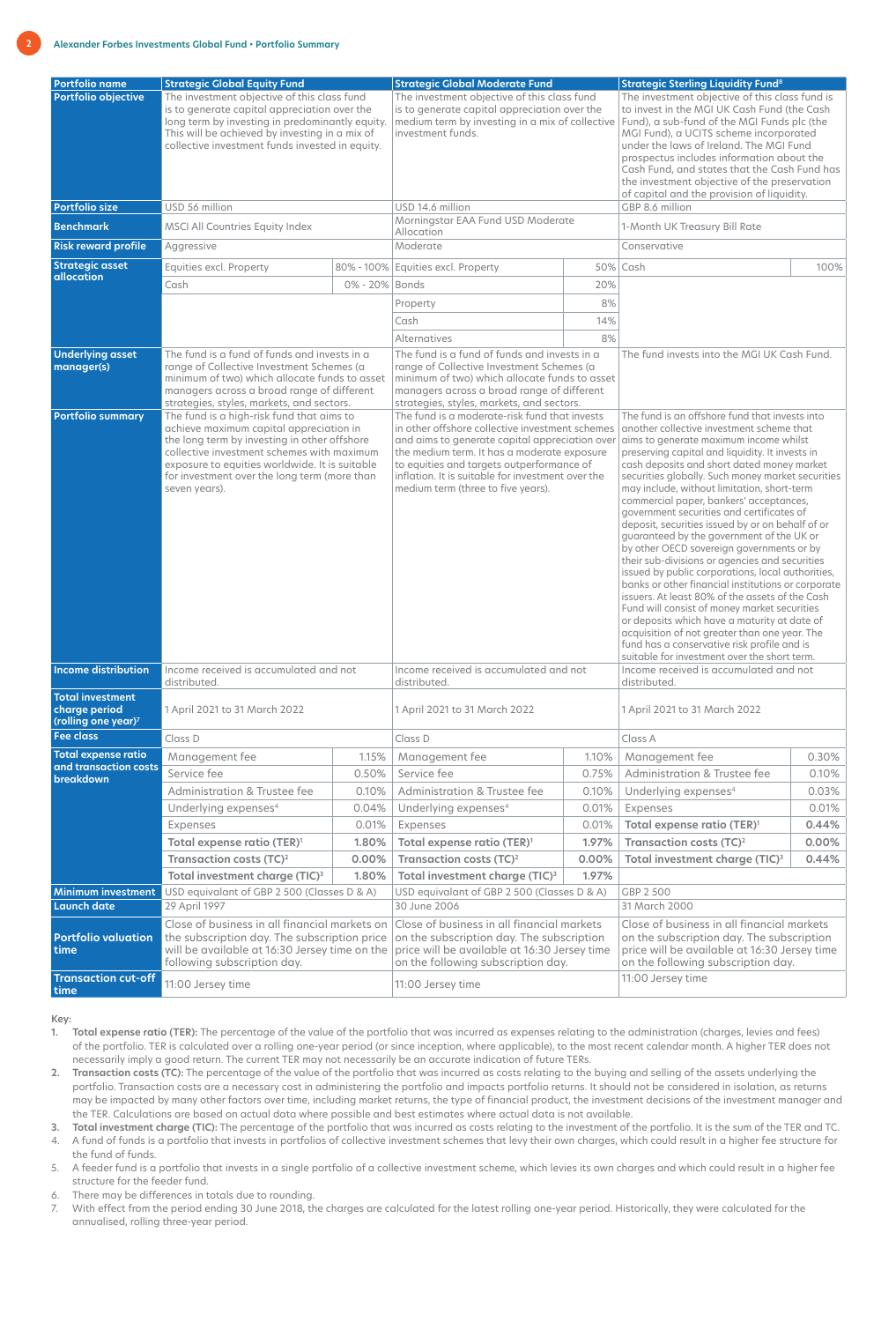| Portfolio name                                                              | <b>Strategic U.S. Dollar Liquidity Fund<sup>8</sup></b>                                                                                                                                                                                                                                                                                                                                                                                                                                                                                                                                                                                                                                                                                                                                                                                                                                                                                                                                                                                            |       |  |  |  |
|-----------------------------------------------------------------------------|----------------------------------------------------------------------------------------------------------------------------------------------------------------------------------------------------------------------------------------------------------------------------------------------------------------------------------------------------------------------------------------------------------------------------------------------------------------------------------------------------------------------------------------------------------------------------------------------------------------------------------------------------------------------------------------------------------------------------------------------------------------------------------------------------------------------------------------------------------------------------------------------------------------------------------------------------------------------------------------------------------------------------------------------------|-------|--|--|--|
| <b>Portfolio objective</b><br><b>Portfolio size</b>                         | The investment objective of this class fund is to<br>invest in the Mercer USD Cash Fund (the Cash<br>Fund), a sub-fund of the MGI Funds plc (the<br>MGI Fund), a UCITS scheme incorporated under<br>the laws of Ireland. The MGI Fund prospectus<br>includes information about the Cash Fund, and<br>states that the Cash Fund has the investment<br>objective of the preservation of capital and the<br>provision of liquidity.<br>USD 878 000                                                                                                                                                                                                                                                                                                                                                                                                                                                                                                                                                                                                    |       |  |  |  |
| <b>Benchmark</b>                                                            | 90-day US Treasury Bill Rate                                                                                                                                                                                                                                                                                                                                                                                                                                                                                                                                                                                                                                                                                                                                                                                                                                                                                                                                                                                                                       |       |  |  |  |
| <b>Risk reward profile</b>                                                  | Conservative                                                                                                                                                                                                                                                                                                                                                                                                                                                                                                                                                                                                                                                                                                                                                                                                                                                                                                                                                                                                                                       |       |  |  |  |
| <b>Strategic asset</b><br>allocation                                        | Cash                                                                                                                                                                                                                                                                                                                                                                                                                                                                                                                                                                                                                                                                                                                                                                                                                                                                                                                                                                                                                                               | 100%  |  |  |  |
| <b>Underlying asset</b><br>manager(s)                                       | The fund invests into the Mercer USD Cash<br>Fund.                                                                                                                                                                                                                                                                                                                                                                                                                                                                                                                                                                                                                                                                                                                                                                                                                                                                                                                                                                                                 |       |  |  |  |
| <b>Portfolio summary</b>                                                    | The fund is an offshore fund that invests into<br>another collective investment scheme that aims<br>to generate maximum income whilst preserving<br>capital and liquidity. It invests in cash deposits<br>and short dated money market securities<br>globally. Such money market securities<br>may include, without limitation, short-term<br>commercial paper, bankers' acceptances,<br>government securities and certificates of<br>deposit, securities issued by or on behalf of or<br>guaranteed by the government of the U.S. or by<br>other OECD sovereign governments or by their<br>sub-divisions or agencies and securities issued<br>by public corporations, local authorities, banks<br>or other financial institutions or corporate<br>issuers. At least 80% of the assets of the Cash<br>Fund will consist of money market securities<br>or deposits which have a maturity at date of<br>acquisition of not greater than one year. The<br>fund has a conservative risk profile and is<br>suitable for investment over the short term. |       |  |  |  |
| <b>Income distribution</b>                                                  | Income received is accumulated and not<br>distributed.                                                                                                                                                                                                                                                                                                                                                                                                                                                                                                                                                                                                                                                                                                                                                                                                                                                                                                                                                                                             |       |  |  |  |
| <b>Total investment</b><br>charge period (rolling<br>one year) <sup>7</sup> | 1 April 2021 to 31 March 2022                                                                                                                                                                                                                                                                                                                                                                                                                                                                                                                                                                                                                                                                                                                                                                                                                                                                                                                                                                                                                      |       |  |  |  |
| <b>Fee class</b>                                                            | Class A                                                                                                                                                                                                                                                                                                                                                                                                                                                                                                                                                                                                                                                                                                                                                                                                                                                                                                                                                                                                                                            |       |  |  |  |
| <b>Total expense ratio</b><br>and transaction costs                         | Management fee                                                                                                                                                                                                                                                                                                                                                                                                                                                                                                                                                                                                                                                                                                                                                                                                                                                                                                                                                                                                                                     | 0.30% |  |  |  |
| breakdown                                                                   | Administration & Trustee fee                                                                                                                                                                                                                                                                                                                                                                                                                                                                                                                                                                                                                                                                                                                                                                                                                                                                                                                                                                                                                       | 0.10% |  |  |  |
|                                                                             | Underlying expenses                                                                                                                                                                                                                                                                                                                                                                                                                                                                                                                                                                                                                                                                                                                                                                                                                                                                                                                                                                                                                                | 0.03% |  |  |  |
|                                                                             | Expenses                                                                                                                                                                                                                                                                                                                                                                                                                                                                                                                                                                                                                                                                                                                                                                                                                                                                                                                                                                                                                                           | 0.04% |  |  |  |
|                                                                             | Total expense ratio (TER) <sup>1</sup>                                                                                                                                                                                                                                                                                                                                                                                                                                                                                                                                                                                                                                                                                                                                                                                                                                                                                                                                                                                                             | 0.47% |  |  |  |
|                                                                             | Transaction costs (TC) <sup>2</sup>                                                                                                                                                                                                                                                                                                                                                                                                                                                                                                                                                                                                                                                                                                                                                                                                                                                                                                                                                                                                                | 0.00% |  |  |  |
|                                                                             | Total investment charge (TIC) <sup>3</sup>                                                                                                                                                                                                                                                                                                                                                                                                                                                                                                                                                                                                                                                                                                                                                                                                                                                                                                                                                                                                         | 0.47% |  |  |  |
| <b>Minimum investment</b>                                                   | USD equivalent of GBP 2 500                                                                                                                                                                                                                                                                                                                                                                                                                                                                                                                                                                                                                                                                                                                                                                                                                                                                                                                                                                                                                        |       |  |  |  |
| <b>Launch date</b>                                                          | 31 March 2000                                                                                                                                                                                                                                                                                                                                                                                                                                                                                                                                                                                                                                                                                                                                                                                                                                                                                                                                                                                                                                      |       |  |  |  |
| <b>Portfolio valuation</b><br>time                                          | Close of business in all financial markets on the<br>subscription day. The subscription price will be<br>available at 16:30 Jersey time on the following<br>subscription day.                                                                                                                                                                                                                                                                                                                                                                                                                                                                                                                                                                                                                                                                                                                                                                                                                                                                      |       |  |  |  |
| <b>Transaction cut-off</b><br>time                                          | 11:00 Jersey time                                                                                                                                                                                                                                                                                                                                                                                                                                                                                                                                                                                                                                                                                                                                                                                                                                                                                                                                                                                                                                  |       |  |  |  |

**Key:**

- **1. Total expense ratio (TER):** The percentage of the value of the portfolio that was incurred as expenses relating to the administration (charges, levies and fees) of the portfolio. TER is calculated over a rolling one-year period (or since inception, where applicable), to the most recent calendar month. A higher TER does not necessarily imply a good return. The current TER may not necessarily be an accurate indication of future TERs.
- **2. Transaction costs (TC):** The percentage of the value of the portfolio that was incurred as costs relating to the buying and selling of the assets underlying the portfolio. Transaction costs are a necessary cost in administering the portfolio and impacts portfolio returns. It should not be considered in isolation, as returns may be impacted by many other factors over time, including market returns, the type of financial product, the investment decisions of the investment manager and the TER. Calculations are based on actual data where possible and best estimates where actual data is not available.
- **3. Total investment charge (TIC):** The percentage of the portfolio that was incurred as costs relating to the investment of the portfolio. It is the sum of the TER and TC.
- 4. A fund of funds is a portfolio that invests in portfolios of collective investment schemes that levy their own charges, which could result in a higher fee structure for the fund of funds.
- 5. A feeder fund is a portfolio that invests in a single portfolio of a collective investment scheme, which levies its own charges and which could result in a higher fee structure for the feeder fund.
- 6. There may be differences in totals due to rounding.
- 7. With effect from the period ending 30 June 2018, the charges are calculated for the latest rolling one-year period. Historically, they were calculated for the annualised, rolling three-year period.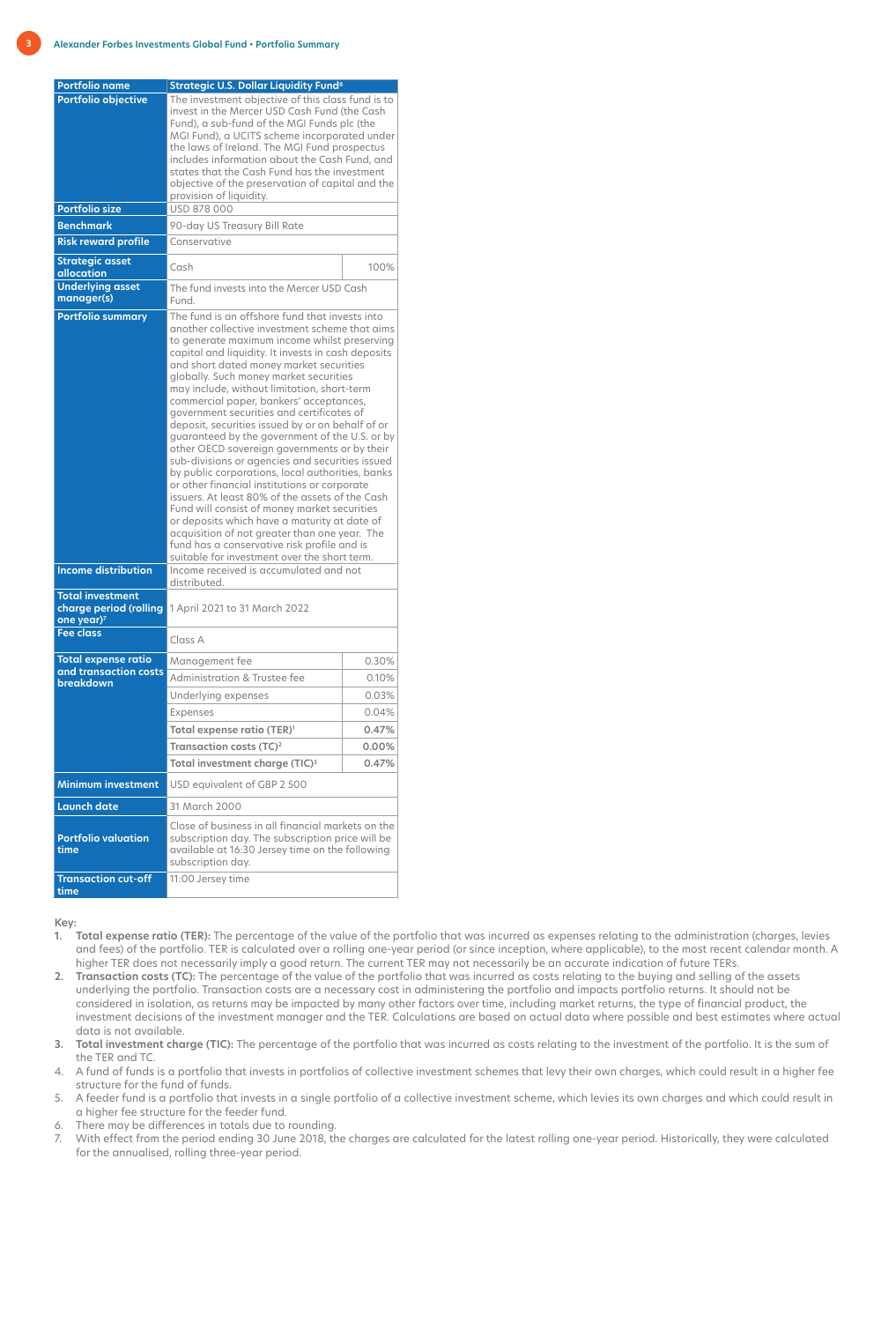# **Disclaimer**

This document is for information purposes only and the information in this document is not advice, as defined in the *Financial Advisory and Intermediary Services Act (No. 37 of 2002)*. This document does not form part of the Alexander Forbes Investments Global Fund (the fund) prospectus, and is not an invitation to subscribe for participatory interests (units) in the fund or in any of its class funds. The prospectus is available upon request from Alexander Forbes Investments Jersey Limited (the manager). The matters set out herein should not be relied upon for the purposes of making an investment in the fund. The fund is an open-ended collective investment scheme, which was established in Jersey on 28 April 1997 as an unclassified fund. Unclassified funds are not covered by the Compensation for Investors (Jersey) Regulations 1988. The fund is an unregulated collective investment scheme in the UK and its promotion in the UK is restricted by the *Financial Services Act 1986*. The fund is a foreign collective investment scheme approved to solicit investments from members of the South African public, in terms of section 65 of the *Collective Investment Schemes Control Act (No. 45 of 2002)*. At the time of publication, the information in this document was correct. However, the information is subject to change. South African investors should review the Schedule of Similarities and Differences (the schedule), reflecting the key differences and similarities between the regulations applicable to the fund, and those applicable to South African registered collective investment schemes. The **[SCHEDULE](https://www.alexanderforbesinvestments.co.je/Documentation/DownloadFile?mappingName=IsJersey&fileName=SGF_Similarities_and_Differences.pdf)** is available for inspection on our website.

# **Risks (portfolio specific)**

**Derivatives:** There is no assurance that a portfolio's use of a derivative strategy will succeed. A portfolio's management may employ a sophisticated risk management process, to oversee and manage derivative exposures within a portfolio, but the use of derivative instruments may involve risks different from, and, in certain cases, greater than, the risks presented by the securities from which they are derived.

**Exposure to foreign securities:** Foreign securities within portfolios may have additional material risks, depending on the specific risks affecting that country, such as: potential constraints on liquidity and the repatriation of funds; macroeconomic risks; political risks; foreign exchange risks; tax risks; settlement risks; and potential limitations on the availability of market information. Fluctuations or movements in exchange rates may cause the value of underlying international investments to go up or down. Investors are reminded that an investment in a currency other than their own may expose them to a foreign exchange risk.

**Fund of funds:** A fund of funds is a portfolio that invests in portfolios of collective investment schemes (unit trusts) that levy their own charges, which could result in a higher fee structure for the fund of funds.

**Feeder funds:** A feeder fund is a portfolio that invests in a single portfolio of a collective investment scheme, which levies its own charges and which could result in a higher fee structure for the feeder fund.

**Drawdown:** The potential magnitude of loss - the largest peak-totrough decline in returns over the period, also known as the maximum drawdown.

**Liquidity:** The risk that a given security or asset cannot be traded quickly enough in the market to prevent a loss (or make the required profit).

**Equities:** The value of equities may vary according to company profits and future prospects, as well as more general market factors. In the event of a company default, the owners of their equity rank last in terms of any financial payment from that company.

**Bonds:** The value of fixed income investments (e.g. bonds) tends to decrease when interest rates and/or inflation rises. Bonds issued by major governments and companies, will be more stable than those issued by emerging markets or smaller corporate issuers. If an issuer experiences financial difficulty, there may be a risk to some, or all, of the capital invested. Any historical or current yields quoted should not be considered reliable indicators of future performance.

For a detailed description of these risks, and other risks that are relevant to the portfolio, please refer to the **[PROSPECTUS](https://www.alexanderforbesinvestments.co.je/Documentation/DownloadFile?mappingName=IsJersey&fileName=Prospectus.pdf)**.

# **General disclosure**

Collective investment schemes (unit trusts) are generally medium-term to long-term investments. The value of participatory interests (units) may go down as well as up. Past performance is not necessarily a guide to future performance. Collective investment schemes are traded at ruling prices and can engage in borrowing and scrip lending (i.e. borrowing and lending assets). The manager does not provide any guarantee, either with respect to the capital or the return of a portfolio. Any forecasts and/or commentary in this document are not guaranteed to occur. Different classes of participatory interests apply to these portfolios and are subject to different fees and charges. A **[SCHEDULE](https://www.alexanderforbesinvestments.co.je/DownloadCentre/Forms)  [OF FEES AND CHARGES](https://www.alexanderforbesinvestments.co.je/DownloadCentre/Forms)** and maximum commissions is available on request from the manager, or is available on our website. Forward pricing is used.

# **Specific disclosures**

#### **Income distribution**

This fund is an accumulation fund and does not distribute income.

#### **Redemptions**

If you disinvest from a class fund soon after you invested in the class fund, the charges you have paid may be more than the growth on the investment. Should this happen, you will not receive the full value of your original investment amount.

#### **Prices**

**[PRICES](https://www.alexanderforbesinvestments.co.je/DownloadCentre/DailyUnitPrices)** are published daily on our website.

# **Performance fees**

Performance fees are not levied on the portfolio.

# **Valuation and transaction cut-off times**

The valuation point is close of business in all financial markets on the subscription day. The subscription price will be available at 16:30 Jersey time on the following subscription day. The manager must receive correctly completed application forms and notification of deposits before 11:00 Jersey time for the investment instruction to be carried out on that day. If received after the applicable cut-off time, the manager will invest the money at the unit price of the following day. The 11:00 cut-off time also applies to redemptions and switches.

#### **Additional information**

For additional information on the portfolio, refer to the following documents, available on our website, or on request from the manager, free of charge.

- **[PROSPECTUS](https://www.alexanderforbesinvestments.co.je/Documentation/DownloadFile?mappingName=IsJersey&fileName=Prospectus.pdf)**
- **[APPLICATION FORM FOR LEGAL ENTITIES](https://www.alexanderforbesinvestments.co.je/Documentation/DownloadFile?mappingName=IsJersey&fileName=SGFJerseyApplication_Form-LegalEntities.pdf)**
- **[APPLICATION FORM FOR INDIVIDUAL INVESTOR](https://www.alexanderforbesinvestments.co.je/Documentation/DownloadFile?mappingName=IsJersey&fileName=SGFJerseyApplication_Form-IndividualInvestors.pdf)**
- **[ANNUAL REPORT AND HALF-YEARLY REPORT](https://www.alexanderforbesinvestments.co.je/DownloadCentre/Information)**
- **[QUARTERLY GENERAL INVESTOR REPORT](https://www.alexanderforbesinvestments.co.je/Documentation/DownloadFile?mappingName=IsJersey&fileName=AFIJ_InvestorReport.pdf)**

#### **Complaints and conflict of interest**

The manager follows the fund administrator's **C[OMPLAINTS HANDLING](https://www.alexanderforbesinvestments.co.za/about-us/risk-and-compliance)  [PROCEDURE](https://www.alexanderforbesinvestments.co.za/about-us/risk-and-compliance)**, as well as the **[CONFLICTS OF INTEREST MANAGEMENT](https://www.alexanderforbesinvestments.co.za/about-us/risk-and-compliance)  [POLICY](https://www.alexanderforbesinvestments.co.za/about-us/risk-and-compliance)**.

Associates of the manager may be invested within certain portfolios, and the details thereof are available from the manager.